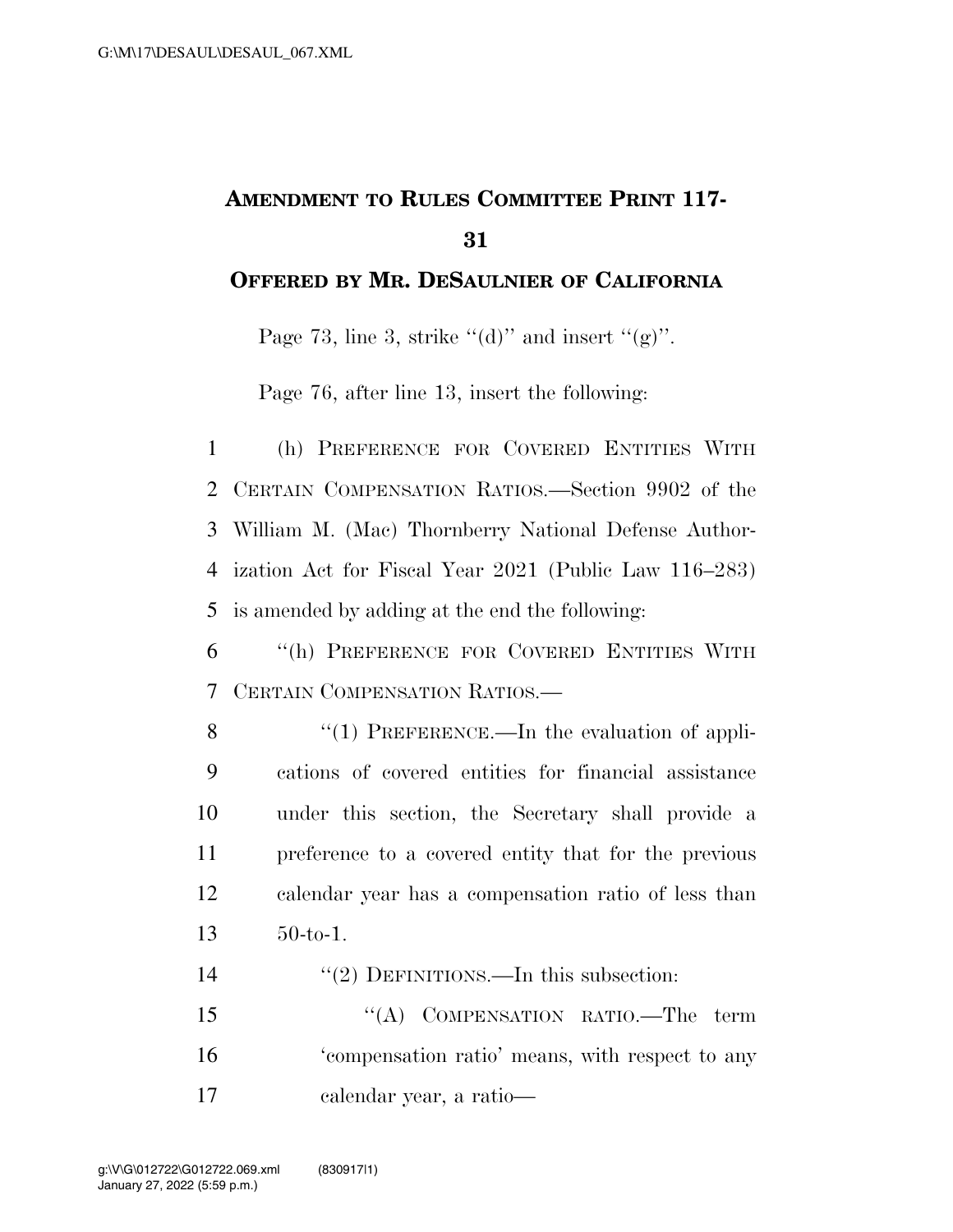| $\mathbf{1}$   | "(i) the numerator of which is the            |
|----------------|-----------------------------------------------|
| $\overline{2}$ | amount equal to the greater of the com-       |
| 3              | pensation of the chief executive officer or   |
| $\overline{4}$ | the highest paid employee of the covered      |
| 5              | entity for the calendar year; and             |
| 6              | "(ii) the denominator of which is the         |
| 7              | amount equal to the median compensation       |
| 8              | of all employees employed by the covered      |
| 9              | entity in the United States for the cal-      |
| 10             | endar year.                                   |
| 11             | "(B) COMPENSATION.—                           |
| 12             | "(i) EMPLOYEES.—In the case of em-            |
| 13             | ployees of the covered entity other than the  |
| 14             | chief executive officer or the highest paid   |
| 15             | employee, the term 'compensation' means       |
| 16             | wages (as defined in section $3121(a)$ of the |
| 17             | Internal Revenue Code of 1986) paid by        |
| 18             | the entity during a calendar year.            |
| 19             | "(ii) CEO AND HIGHEST PAID EM-                |
| 20             | PLOYEE.—In the case of the chief execu-       |
| 21             | tive officer and the highest paid employee    |
| 22             | of the covered entity, the term 'compensa-    |
| 23             | tion' means total compensation for the cal-   |
| 24             | endar year, as reported in the Summary        |
| 25             | Compensation Table reported to the Secu-      |